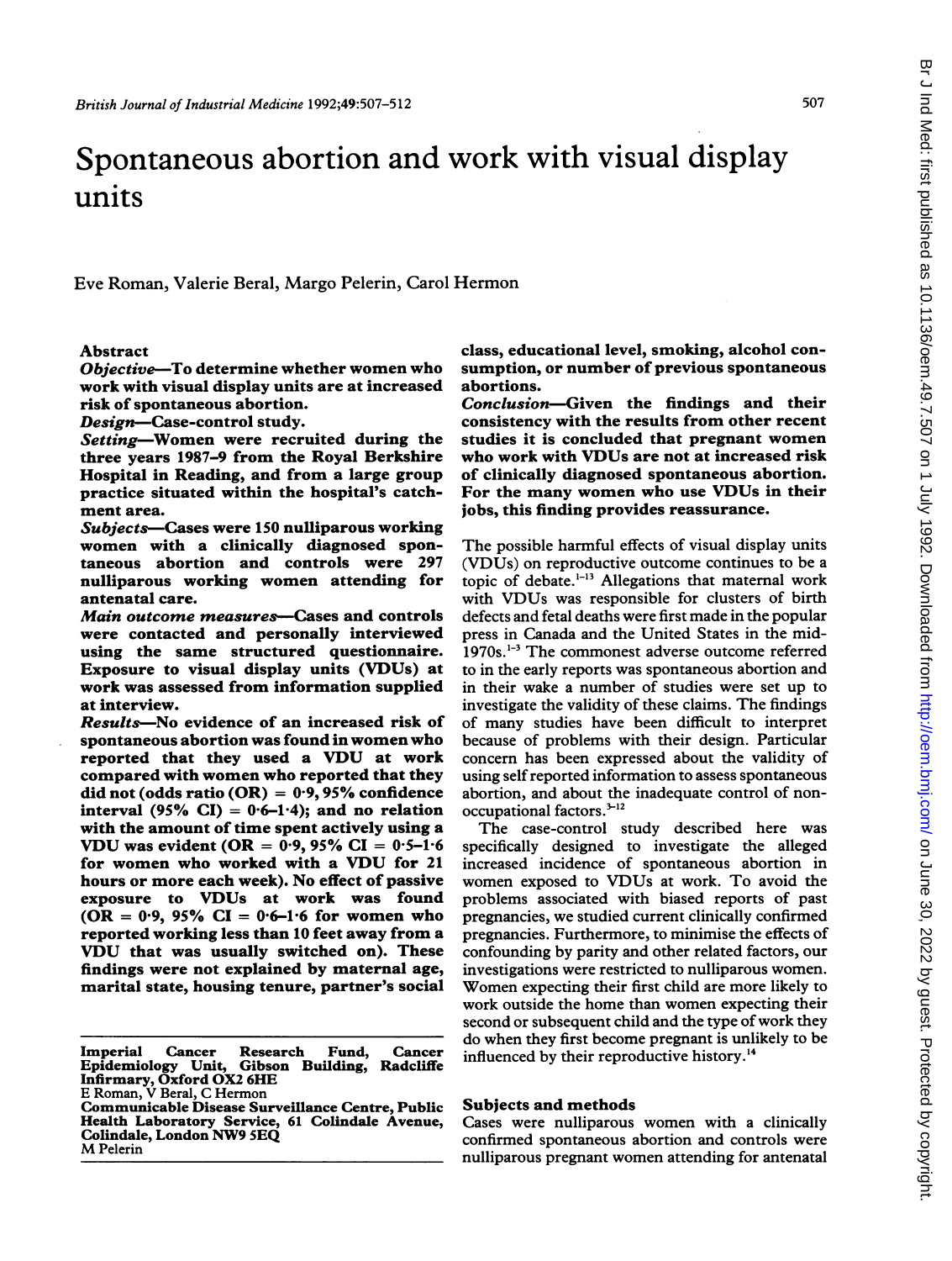Clinically confirmed spontaneous abortion Attending for antenatal care GP notification Hospital admission GP notification Hospital visit Number of women:<br>Identified  $143$  153 190\* Interviewed 20  $20$  140  $152$  162 Employed at interviewt 20 130 145 152 Gestational age of pregnancy (weeks since last menstrual period) of employed women:<sup>†</sup><br>Mean (SD) Mean (SD) 10.3 (2.9) 10.3 (2.9) 10.8 (2.6) 12.9 (3.3) 15.6 (2.9)§ Range 7-17 4-18 6-21 7-25

Table <sup>1</sup> Response and gestational ages of nulliparous women with a clinically confirmed spontaneous abortion and attending for antenatal care by source of ascertainment, eligibility, and employment

\*Estimatcd from hospital records.

tEmployed in this job for at least three months.

+Based on 129 women.

§Based on 149 women.

care. Cases and controls were recruited during the years 1987 to 1989 from the Royal Berkshire Hospital in Reading, and from a large group practice situated within the hospital's catchment area.

The response of women asked to participate in the study was good (table 1). All 20 women with <sup>a</sup> clinically diagnosed spontaneous abortion identified through their general practitioner were recruited. Of the 143 nulliparous women admitted to hospital with a spontaneous abortion only three were not interviewed, and two of these could not be traced. All but one of the 153 antenatal patients identified through their general practitioner agreed to be interviewed, and 162 (85%) of the estimated 190 nulliparous women identified at the time of their first visit from the appointment lists of one of four of the hospital's antenatal clinics were interviewed.

All cases and controls were contacted and personally interviewed by one of us (MP) using the same structured questionnaire. Women admitted to hospital with a spontaneous abortion, and those notified to us by their general practitioner were contacted and interviewed usually at home. Pregnant women attending for their first antenatal appointment were interviewed during their visit to hospital.

Ten (7%) women admitted to hospital with <sup>a</sup> spontaneous abortion reported that they had been unemployed or had changed their job in the three months before their miscarriage (table 1). Seven (5%) women attending their general practitioner for confirmation of pregnancy, and 10 (6%) women attending for their first hospital antenatal visit were either unemployed or had changed their job in the three months before the interview. These 27 women have been excluded from further analyses.

At the time of their spontaneous abortion, employed women admitted to hospital and employed women diagnosed by their general practitioner were, on average, 10-3 weeks and 10-8 weeks pregnant respectively (table 1). These women were interviewed, on average, three weeks after their miscarriage when, if their pregnancy had continued, they would have been nearly 14 weeks pregnant. At the time of interview, pregnant working women notified to us by their general practitioner and pregnant working women identified at the time of their first hospital visit were 12-9 weeks and 15 6 weeks pregnant respectively.

In the occupational analyses, the findings were similar for women identified through their general practitioner and women identified through the hospital. The data have, therefore, been combined to form two groups: those with a clinical spontaneous abortion and those attending for antenatal care.

Women who reported that they were employed at the time of interview, and who had been in the same job for three months or more, were asked to describe their job and working conditions. Women who reported using <sup>a</sup> VDU in their current job were asked how long they had been using it, what tasks they used it for, and how many hours, on average, they used it each week. The women were also asked about the location of the VDU that they used most of the time, and whether when the VDU was not being used by them it was usually switched on or switched off. To investigate further the effects of passive exposure, all women who reported the presence of VDUs in the room where they worked most of the time (regardless of whether or not those machines were ever used by them), were asked a further series of questions about the number and location of VDUs in their room, and whether these VDUs were usually switched on or switched off when they were not being actively used.

Other occupational questions about overtime, shiftwork, physical activity at work, physical comfort at work, and the acceptability of their general working environment were included. The women were also asked how satisfied they were with their present job, and whether they ever considered themselves under pressure at work. During the interview, information about other relevant factors including marital state, type of housing, education, partner's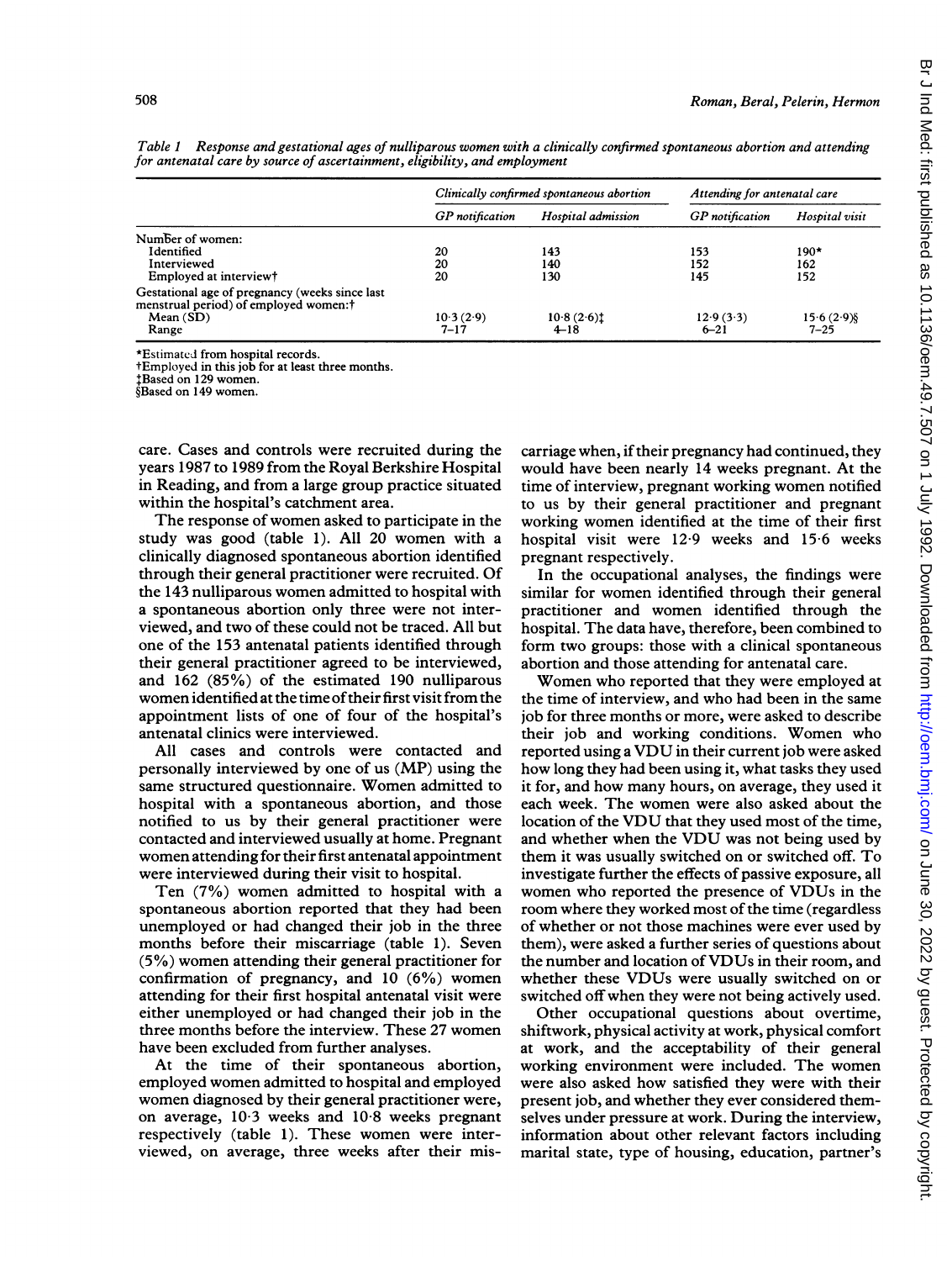occupation, previous miscarriage, diet, smoking, and alcohol consumption was also sought.

The data were entered on to a microcomputer using the database management package Dbase III.<sup>15</sup> Statistical analyses and data checking were carried out using SPSSx<sup>16</sup> and the unmatched option of the case-control analysis package EGRET.'7

## Results

Table 2 presents the characteristics of the 150 nulliparous working women with <sup>a</sup> clinically confirmed spontaneous abortion compared with those of the 297 nulliparous working women attending for antenatal care. Women who had had <sup>a</sup> spontaneous abortion were significantly older, were more likely to

Table 2 Characteristics of employed nulliparous women with a clinically confirmed spontaneous abortion compared with those of employed nulliparous women attending for antenatal care

|                               | Clinically confirmed spontaneous abortion<br>$(n = 150)$ | Attending for antenatal care<br>$(n = 297)$ |  |
|-------------------------------|----------------------------------------------------------|---------------------------------------------|--|
|                               | (No)<br>%                                                | %<br>(No)                                   |  |
| Age(y):                       |                                                          |                                             |  |
| $25$                          | 32 (48)                                                  | 37 (109)*                                   |  |
| $25 - 29$                     | 37 (56)                                                  | 44 (130)                                    |  |
| $\geqslant$ 30                | 31 (46)                                                  | 20(58)                                      |  |
| Marital state:                |                                                          |                                             |  |
| Married/cohabiting            | 93 (139)                                                 | 91 (269)                                    |  |
| Social class†                 |                                                          |                                             |  |
| I and II                      | 56 (84)                                                  | 47 (141)                                    |  |
| III                           | 36 (54)                                                  | 43 (127)                                    |  |
| IV and V                      | 6(9)                                                     | 8(24)                                       |  |
| Other                         | 2(3)                                                     | 2(5)                                        |  |
| Housing tenure:               |                                                          |                                             |  |
| Owner occupier                | 90 (135)                                                 | 82 (244)*                                   |  |
| <b>Education:</b>             |                                                          |                                             |  |
| Further education             | 57 (86)                                                  | 45 (134)*                                   |  |
| Smoking (cigarettes per day): |                                                          |                                             |  |
| None                          | 77 (115)                                                 | 77 (228)                                    |  |
| $\leqslant$ 14                | 7(11)                                                    | 8(23)                                       |  |
| $\geqslant$ 15                | 16(24)                                                   | 15 (46)                                     |  |
| Alcohol (Drinks per week):1   |                                                          |                                             |  |
| None                          | 28 (42)                                                  | 26 (78)                                     |  |
| $1 - 2$                       | 25(38)                                                   | 21(63)                                      |  |
| $3 - 5$                       | 27(41)                                                   | 29 (85)                                     |  |
| $\geq 6$                      | 19(29)                                                   | 24 (71)                                     |  |
| Previous miscarriage          |                                                          |                                             |  |
| None                          | 87 (131)                                                 | 92 (274)                                    |  |
|                               | 11(16)                                                   | 7(21)                                       |  |
| $\geqslant$ 2                 | 2(3)                                                     | 1(2)                                        |  |

\*Significantly different from those admitted to hospital with a spontaneous abortion ( $p < 0.05$ ).

tSocial class assigned on basis of partner's occupation.

\$Smoking and drinking before pregnancy.

Table 3 Employment details of nulliparous women with a clinically confirmed spontaneous abortion compared with those attending for antenatal care

|                         | Clinically confirmed spontaneous abortion<br>$(n = 150)$<br>(No)<br>% | Attending for antenatal care<br>$(n = 297)$ |  |
|-------------------------|-----------------------------------------------------------------------|---------------------------------------------|--|
|                         |                                                                       | (No)<br>%                                   |  |
| Type of occupation:     |                                                                       |                                             |  |
| Non-manual              | 89 (133)                                                              | 88 (260)                                    |  |
| Manual                  | 11(17)                                                                | 12(37)                                      |  |
| Hours worked each week: |                                                                       |                                             |  |
| $\leqslant$ 35          | 24(36)                                                                | 28 (83)                                     |  |
| $\geqslant$ 36          | 76 (114)                                                              | 72 (214)                                    |  |
| <b>Shiftwork</b>        | 9(14)                                                                 | 9(27)                                       |  |
| Equipment used at work: |                                                                       |                                             |  |
| <b>VDUs</b>             | 55 (82)                                                               | 57 (168)                                    |  |
| Typewriter              | 39 (59)                                                               | 41 (122)                                    |  |
| Telephone switchboard   | 23(34)                                                                | 25(75)                                      |  |

509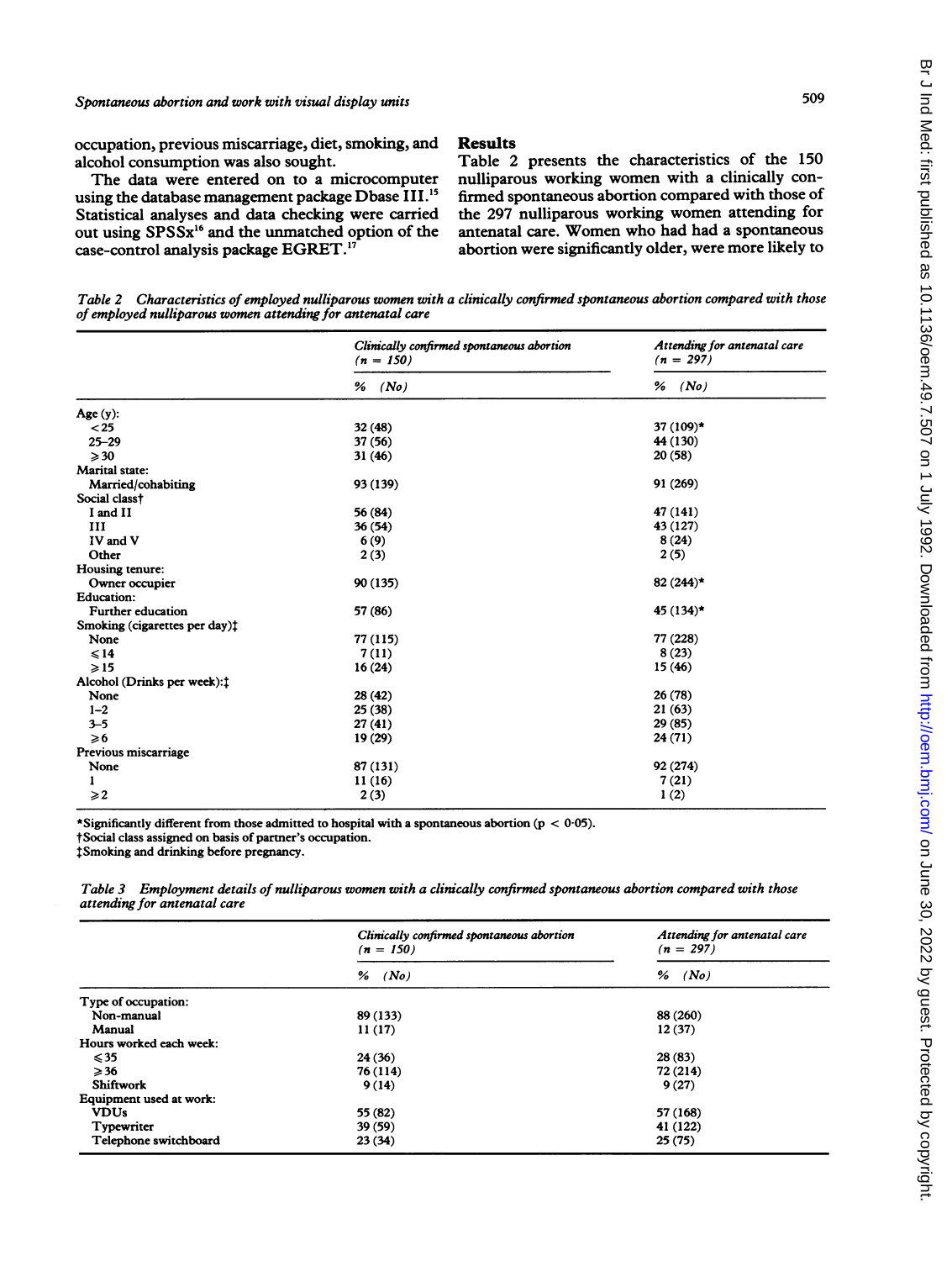own their own home, and to have a further educational qualification ( $p < 0.05$ ). The differences in housing tenure and education were largely due to differences in age, and after adjustment for age they were no longer statistically significant. Women who had had a spontaneous abortion were also more likely to be married, to be of higher social class, and to have had one or more previous miscarriages than the control women, but these differences were not statistically significant and were again largely due to differences in age. The two groups of women were similar for reported cigarette and alcohol consumption before pregnancy. The employment details reported by the two groups of women were also similar (table 3). At the time of their pregnancy nearly 90% of both groups were in non-manual jobs. About three quarters of those interviewed worked for 36 hours or more each week, and over half reported that they used VDUs in their job.

Table 4 gives the unadjusted and adjusted odds ratios (ORs) associated with the use of VDUs. The ORs in the first column are unadjusted. The ORs in the second column are adjusted for age, marital state, housing tenure, partner's social class, education, smoking, alcohol consumption, and number of previous spontaneous abortions. The pattern of VDU use in the two groups was similar with respect to overall use, and to the number of hours spent each week using the VDU. The findings were the same when the analysis was restricted to women who worked full time (36 hours or more each week). The data were also examined with respect to the tasks the VDU was used for, but again no differences between the groups were found.

Table 5 presents data on passive exposure to VDUs in women who worked full time. Women who did not use <sup>a</sup> VDU and did not work in <sup>a</sup> room containing <sup>a</sup> VDU were taken as the reference group for these analyses. The remaining women were divided into four passive exposure categories according to whether the closest VDU to them was usually switched on or switched off, and whether it was less

Table <sup>4</sup> Reported VDU use in employed nulliparous women with <sup>a</sup> clinically confirmed spontaneous abortion compared with that of nulliparous pregnant women attending for antenatal care according to the number of hours worked each week

|                                       | Clinically confirmed<br>spontaneous abortion<br>(No)<br>% | Attending for<br>antenatal care<br>% (No) | OR (95% CI)    |                |
|---------------------------------------|-----------------------------------------------------------|-------------------------------------------|----------------|----------------|
|                                       |                                                           |                                           | Unadiusted     | Adjusted*      |
|                                       | All employed women                                        |                                           |                |                |
| Non-VDU users                         | 45 (68)                                                   | 43 (129)                                  | Reference      | Reference      |
| VDU users                             | 55 (82)                                                   | 57 (168)                                  | $0.9(0.6-1.4)$ | $0.9(0.6-1.4)$ |
| Hours worked each week using the VDU: |                                                           |                                           |                |                |
| $\leq 10$                             | 27(40)                                                    | 26(77)                                    | $1.0(0.6-1.6)$ | $0.9(0.5-1.5)$ |
| $11 - 20$                             | 12(18)                                                    | 11(34)                                    | $1.0(0.5-1.9)$ | $1.0(0.5-1.9)$ |
| $\geqslant$ 21                        | 16(24)                                                    | 19(57)                                    | $0.8(0.5-1.4)$ | $0.9(0.5-1.6)$ |
|                                       | Women working 36 hours or more each week                  |                                           |                |                |
| Non-VDU users                         | 42(48)                                                    | 41 (86)                                   | Reference      | Reference      |
| <b>VDU</b> users                      | 58 (66)                                                   | 59 (125)                                  | $0.9(0.6-1.5)$ | $0.9(0.6-1.5)$ |
| Hours worked each week using the VDU: |                                                           |                                           |                |                |
| $\leq 10$                             | 25(28)                                                    | 25(52)                                    | $1.0(0.5-1.7)$ | $0.9(0.5-1.6)$ |
| $11 - 20$                             | 16(18)                                                    | 15(31)                                    | $1.0(0.5-2.1)$ | $1.0(0.5-2.1)$ |
| $\geqslant$ 21                        | 18(20)                                                    | 20(42)                                    | $0.9(0.5-1.6)$ | $1.0(0.5-1.9)$ |

\*Adjusted for age, marital state, housing tenure, social class (on basis of partner's occupation), education, smoking, alcohol, and number of previous spontaneous abortions.

Table <sup>5</sup> Passive exposure to VDUs in nulliparous women working <sup>36</sup> hours or more each week with <sup>a</sup> clinically confirmed spontaneous abortion compared with that of nulliparous women attending for antenatal care

|                                                           | Clinically confirmed<br>spontaneous abortion<br>$(n = 114)$<br>%<br>(No) | Attending for<br>antenatal care<br>$(n = 210)$ †<br>(No)<br>% | OR (95% CI)                        |                                    |
|-----------------------------------------------------------|--------------------------------------------------------------------------|---------------------------------------------------------------|------------------------------------|------------------------------------|
|                                                           |                                                                          |                                                               | Unadiusted                         | Adjusted*                          |
| Non-VDU users:<br>no passive exposure<br>VDU left on:1    | 41 (47)                                                                  | 36(75)                                                        | Reference                          | Reference                          |
| $\leq 10$ feet away<br>$>10$ feet away                    | 45 (51)<br>3(3)                                                          | 44 (93)<br>7 (14)                                             | $0.9(0.5-1.4)$<br>$0.3(0.1-1.3)$   | $0.9(0.6-1.6)$<br>$0.3(0.1-1.2)$   |
| VDU turned off:<br>$\leq 10$ feet away<br>$>10$ feet away | 4(5)<br>7(8)                                                             | 4(8)<br>10(20)                                                | $1.0(0.3 - 3.2)$<br>$0.6(0.3-1.6)$ | $0.8(0.2 - 2.7)$<br>$0.6(0.2-1.6)$ |

\*Adjusted for age, marital state, housing tenure, social class (on basis of partner's occupation), education, smoking, alcohol, and number of previous spontaneous abortions. tOne woman was omitted because of missing information.

tWomen using <sup>a</sup> VDU for five hours or more <sup>a</sup> day are included, regardless of whether the VDU was switched on or switched off when not in use.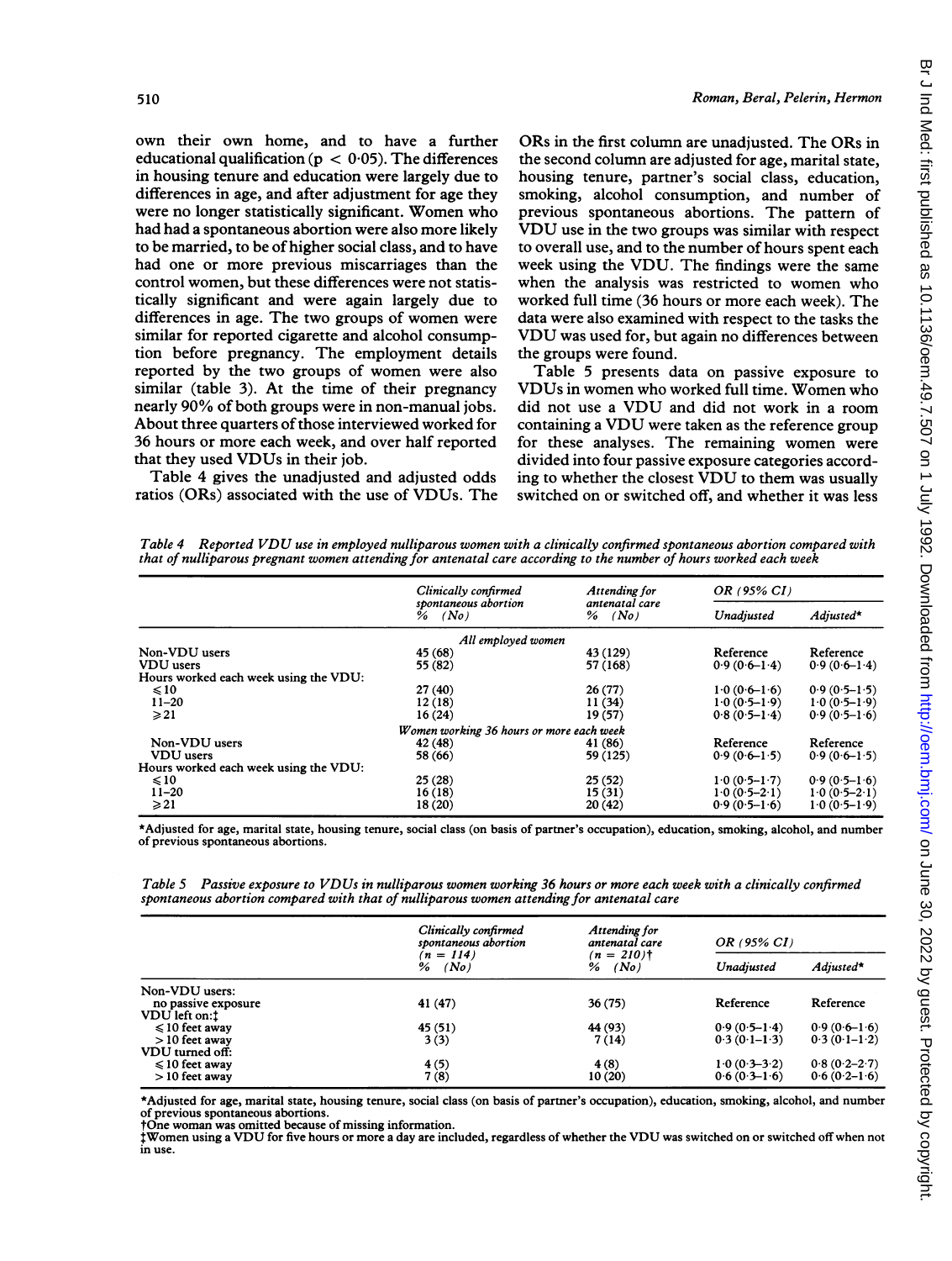|                                         | Clinically confirmed<br>spontaneous abortion<br>$(n = 150)$<br>(No)<br>% | Attending for<br>antenatal care<br>$(n = 297)$<br>(No)<br>% | OR (95% CI)      |                  |
|-----------------------------------------|--------------------------------------------------------------------------|-------------------------------------------------------------|------------------|------------------|
|                                         |                                                                          |                                                             | Unadjusted       | <b>Adjustedt</b> |
| Uncomfortable working posture for:      |                                                                          |                                                             |                  |                  |
| Head and neck                           | 10(15)                                                                   | 11(33)                                                      | $0.9(0.5-1.7)$   | $1.1(0.5-2.1)$   |
| Hands and arms                          | 6(9)                                                                     | 4(12)                                                       | $1.5(0.6 - 3.7)$ | $1.7(0.7-4.3)$   |
| Back                                    | 37(56)                                                                   | 30 (89)                                                     | $1.4(0.9-2.1)$   | $1.5(0.9-2.3)$   |
| Legs and feet                           | 11(17)                                                                   | 14(41)                                                      | $0.8(0.4-1.5)$   | $0.8(0.4-1.4)$   |
| Unsatisfactory working environment with |                                                                          |                                                             |                  |                  |
| respect to:                             |                                                                          |                                                             |                  |                  |
| Light                                   | 28(42)                                                                   | 24 (72)                                                     | $1.2(0.8-1.9)$   | $12(0.8-1.9)$    |
| Noise                                   | 21(32)                                                                   | 23(67)                                                      | $0.9(0.6-1.5)$   | $1.0(0.6-1.6)$   |
| Temperature                             | 43(65)                                                                   | 47 (141)                                                    | $0.8(0.6-1.3)$   | $0.9(0.6-1.3)$   |
| Static electricity                      | 22(33)                                                                   | 22(66)                                                      | $10(06-16)$      | $0.9(0.6-1.5)$   |
| Pressurised at work                     | 32 (48)                                                                  | 29 (85)                                                     | $1.2(0.8-1.8)$   | $1.1(0.7-1.7)$   |
| Dissatisfied with job                   | 11(16)                                                                   | 5(16)                                                       | $2.1(1.0-4.3)$   | $2.2(1.0-4.8)$ * |

Table 6 Reported working conditions and environments of nulliparous women with a clinically confirmed spontaneous abortion compared with those attending for antenatal care

\*Significantly different from those admitted to hospital with a spontaneous abortion ( $p < 0.05$ ).

tAdjusted for age, marital state, housing tenure, social class (on basis of partner's occupation), education, smoking, alcohol, and number of previous spontaneous abortions.

than or more than 10 feet away from where they usually worked. No differences between women with a clinically diagnosed spontaneous abortion and women attending for antenatal care are evident.

Table 6 compares the range of working conditions and the general working environments reported by the two groups of women. Those with a clinically diagnosed spontaneous abortion were more likely than those attending for antenatal care to report that their work posture was uncomfortable for their hands and arms ( $OR = 1.8, 95\%$  confidence interval (95%)  $CI$ ) = 0.7–4.4), and for their back (OR = 1.5, 95%  $CI = 0.9 - 2.2$ , but these differences were not statistically significant at the 5% level. The reported working environments of the two groups of women for light, noise, temperature, and static electricity were similar. No differences as to whether or not the women considered themselves under pressure at work were reported, although more women with <sup>a</sup> clinically diagnosed spontaneous abortion said they were dissatisfied with their job ( $OR = 2.2$ , 95%  $CI = 1.0 - 4.8$ .

## **Discussion**

These results suggest that women who work with VDUs are not at increased risk of clinically diagnosed spontaneous abortion. No differences in the number of hours spent each week using the VDU or the tasks that the VDU was used for were found, and no association with passive exposure to VDUs at work was seen.

Just over half of the nulliparous working population investigated reported using <sup>a</sup> VDU in their job; and at this degree of exposure the study was sufficiently large to have had <sup>a</sup> 90% chance of detecting <sup>a</sup> doubling of risk at the 5% significance level, should one have existed. In fact, none of the

ORs calculated for active use of VDUs exceeded unity (table 4). To check the validity and reliability of responses given at interview, a sample of study members was contacted and reinterviewed by Dr Mackay of the Health and Safety Executive. No evidence of bias in reporting as a function of casecontrol state was found, and further details of the validation study, which will be the subject of a separate report, can be obtained from Dr Mackay.'8

For the many women who use VDUs in their jobs the results presented here provide reassurance. Our findings are consistent with three recently published studies, one from Canada<sup>6</sup> and two from America.<sup>1213</sup> Our study was specially designed to minimise confounding by non-occupational factors. Only current pregnancies and current VDU exposures were considered. All of the women were nulliparous and all had clinically confirmed pregnancies. The lack of an association in this relatively homogeneous group of women offers further support for the view that the results of earlier poorly designed studies were erroneous.<sup>8-10</sup>

Most concern about the possible adverse reproductive effects of maternal exposure to VDUs at work has centred on recognised spontaneous abortion. Unrecognised pregnancy loss is difficult to diagnose and its clinical significance is unclear.'9 That the association between recognised spontaneous abortion and exposure to VDUs at work has not been confirmed makes it unlikely, although not impossible, that losses very early in pregnancy could be related to parental exposure to VDUs.

Women with <sup>a</sup> clinically diagnosed spontaneous abortion were marginally more likely than their antenatal counterparts to report that their work posture was uncomfortable and that they were dissatisfied with their job (table 6). These findings are of borderline statistical significance and could be